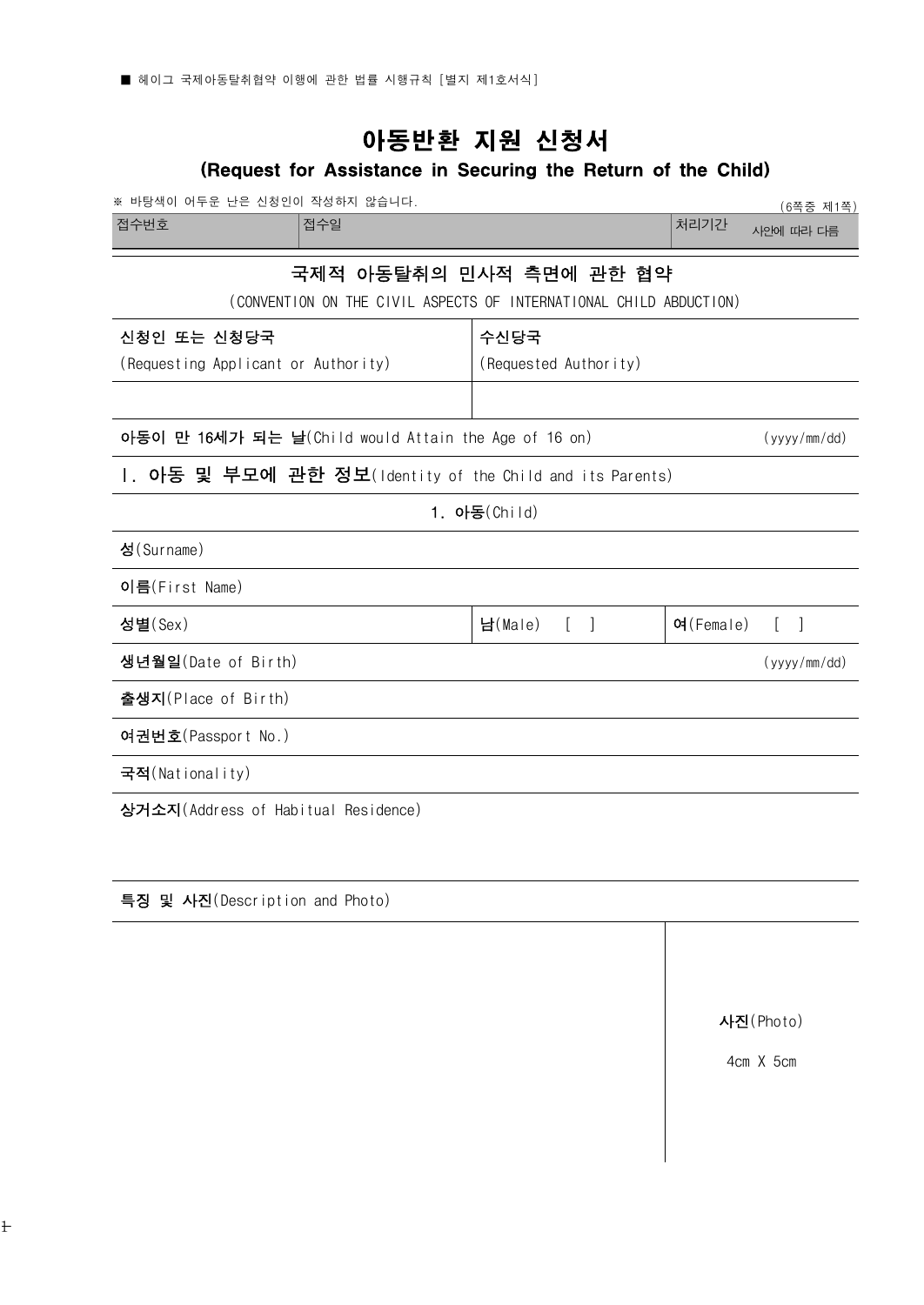|                          |                   | (6쪽중 제2쪽)    |
|--------------------------|-------------------|--------------|
|                          | 2. 부모(Parents)    |              |
|                          | $2.1.$ 모 (Mother) |              |
| 성(Surname)               |                   |              |
| 이름(First Name)           |                   |              |
| 생년월일(Date of Birth)      |                   | (yyyy/mm/dd) |
| 출생지(Place of Birth)      |                   |              |
| 여권번호(Passport No.)       |                   |              |
| 국적(Nationality)          |                   |              |
| 직업(Occupation)           |                   |              |
| 현주소(Current Address)     |                   |              |
| 연락처(Contact Information) |                   |              |
| 전화번호(Telephone Number)   |                   |              |
| 휴대전화(Mobile Number)      |                   |              |
| 전자우편(Email Address)      |                   |              |
| 기타(etc.)                 |                   |              |
|                          | 2.2. 부(Father)    |              |
| 성(Surname)               |                   |              |
| 이름(First Name)           |                   |              |
| 생년월일(Date of Birth)      |                   | (yyyy/mm/dd) |
| 출생지(Place of Birth)      |                   |              |
| 여권번호(Passport No.)       |                   |              |
| 국적(Nationality)          |                   |              |
| 직업(Occupation)           |                   |              |
| 현주소(Current Address)     |                   |              |
| 연락처(Contact Information) |                   |              |
| 전화번호(Telephone Number)   |                   |              |
| 휴대전화(Mobile Number)      |                   |              |
| 전자우편(Email Address)      |                   |              |
|                          |                   |              |

기타(etc.)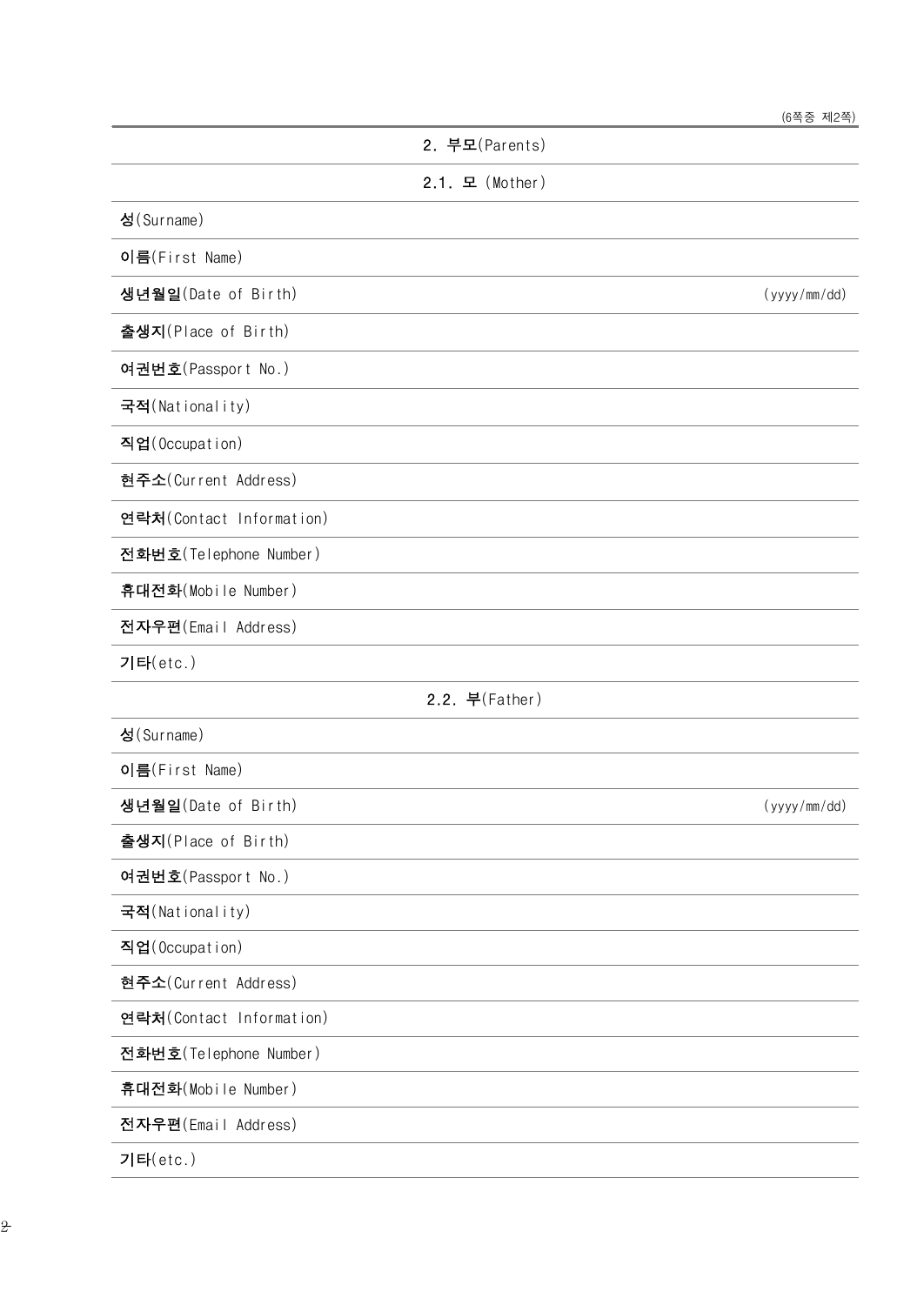|                                                                 |                                                  |                 | (6쪽중 제3쪽)                             |  |
|-----------------------------------------------------------------|--------------------------------------------------|-----------------|---------------------------------------|--|
|                                                                 | 2.3. 혼인에 관한 정보(Information of Marriage)          |                 |                                       |  |
| 혼인일(Date of Marriage)                                           |                                                  |                 | (yyyy/mm/dd)                          |  |
| 혼인 장소(Place of Marriage)                                        |                                                  |                 |                                       |  |
| 이혼일(Date of Divorce)                                            |                                                  |                 | (yyyy/mm/dd)                          |  |
| 이혼 장소(Place of Divorce)                                         |                                                  |                 |                                       |  |
| 이혼에 관한 절차가 진행 중인 경우<br>(Are there ongoing Divorce Proceedings?) | M(Yes)<br>$\begin{bmatrix} 1 & 1 \end{bmatrix}$  | 아니요(No)         | - 1<br>$\mathbf{L}$                   |  |
| 11. 신청인 또는 신청기관에 관한 정보                                          |                                                  |                 |                                       |  |
| (Information of Requesting Individual or Institution)           |                                                  |                 |                                       |  |
| 1. 개인인 경우(Individual)                                           | $\lceil \ \ \rceil$                              |                 |                                       |  |
| 성(Surname)                                                      |                                                  |                 |                                       |  |
| 이름(First Name)                                                  |                                                  |                 |                                       |  |
| 성별(Sex)                                                         | 남(Male)<br>$\begin{bmatrix} 1 & 1 \end{bmatrix}$ | $O($ Female $)$ | $\begin{bmatrix} 1 & 1 \end{bmatrix}$ |  |
| 생년월일(Date of Birth)<br>(yyyy/mm / dd)                           |                                                  |                 |                                       |  |
| 여권번호(Passport No.)                                              |                                                  |                 |                                       |  |
| 국적(Nationality)                                                 |                                                  |                 |                                       |  |
| 직업(Occupation)                                                  |                                                  |                 |                                       |  |
| 아동과의 관계(Relation to the Child)                                  |                                                  |                 |                                       |  |
| 2. 기관인 경우(Institution)                                          | T.                                               |                 |                                       |  |
| 명칭(Name)                                                        |                                                  |                 |                                       |  |
| 사업자등록번호(Business Registration No.)                              |                                                  |                 |                                       |  |
| 법인등기번호(Corporate Registration No.)                              |                                                  |                 |                                       |  |
| 아동과의 관계(Relation to the Child)                                  |                                                  |                 |                                       |  |
| 3. 주소 및 연락처(Address and Contact Information)                    |                                                  |                 |                                       |  |
|                                                                 |                                                  |                 |                                       |  |

4. 법률 조력인의 성명, 주소 및 연락처(Name, Address and Contact Information of Legal Advisor)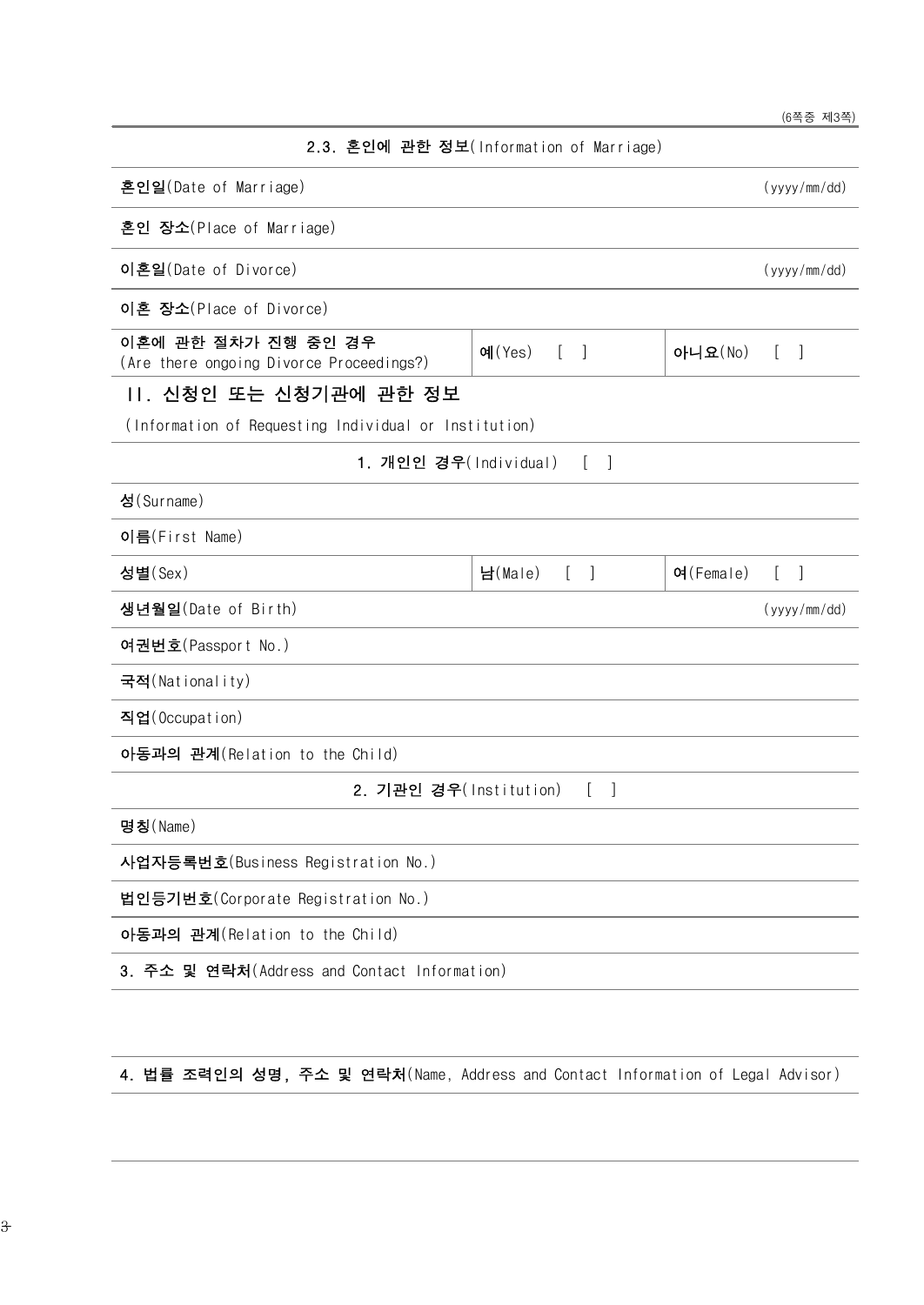# (Information Concerning the Person alleged to have Removed or Retained the Child) 성(Surname) 이름(First Name) 성별(Sex) (대한민국의 대한민국의 대한민국의 대한민국의 대한민국의 대한민국의 대한민국의 대한민국의 대한민국의 대한민국의 대한민국의 대한민국의 대한민국의 대한민국의 대한민국의 대한민국의 대한민국의 생년월일(Date of Birth) (yyyy/mm/dd) 여권번호(Passport No.) 국적(Nationality) 직업(Occupation) 아동과의 관계(Relation to the Child) 최후 주소(Last Known Address) 연락처(Contact Information) 전화번호(Telephone Number) 휴대전화(Mobile Number) 전자우편(Email Address) 기타(etc.) 특징 및 사진(Description and Photo)

III. 아동 탈취 주장이 제기된 피신청인에 관한 정보

사진(Photo)

4cm X 5cm

아동이 탈취되어 있는 것으로 보이는 장소(Place where the Child is thought to be)

추가 정보를 제공할 수 있는 사람(Other Persons who might be able to Supply Additional Information)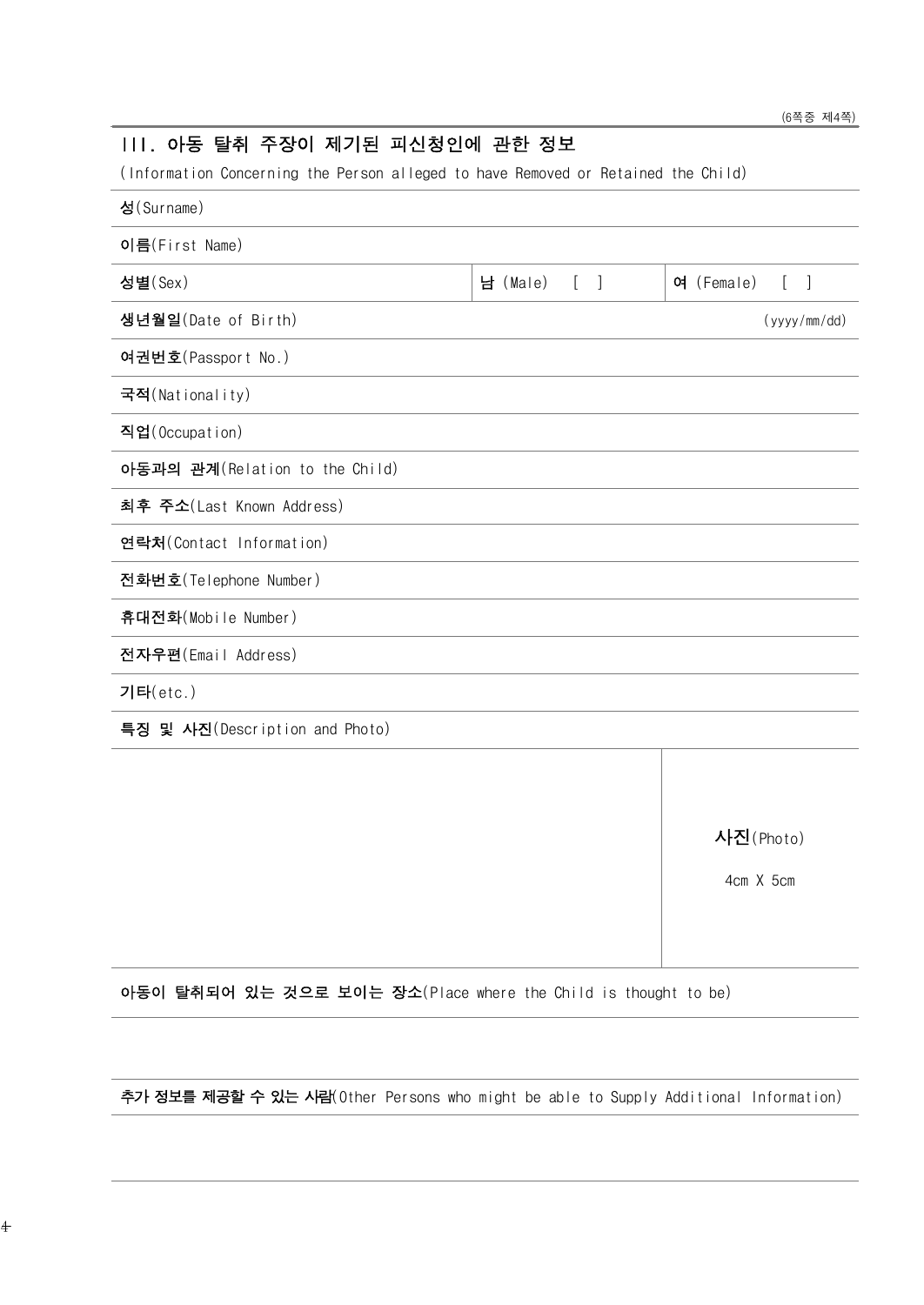## IV. 아동 탈취 일시, 장소 및 경위

(Time, Date, Place and Circumstances of the Wrongful Removal or Retention of the Child)

#### V. 신청 내용을 뒷받침할 수 있는 사실적ㆍ법적 근거

(Factual or Legal Grounds Justifying the Request)

### VI. 진행 중인 관련 재판

(Civil Proceedings in Progress)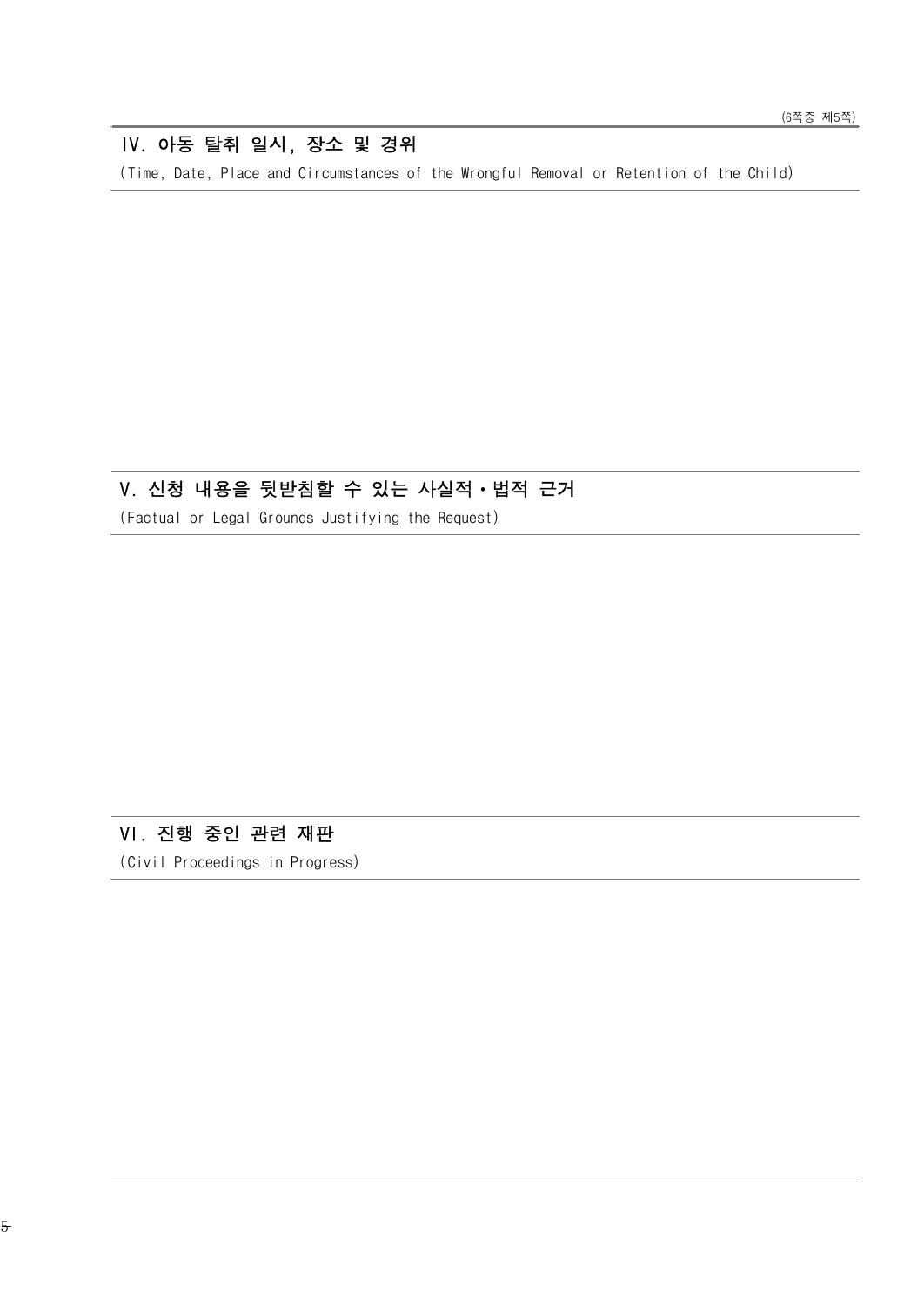## VII. 향후 아동을 인수할 사람에 관한 정보 (Information Concerning the Person to whom the Child is to be Returned) 성(Surname) 이름(First Name) 성별(Sex) 생년월일(Date of Birth) (yyyy/mm/dd) 출생지(Place of Birth) 현주소(Current Address) 연락처(Contact Information) 전화번호(Telephone Number) 휴대전화(Mobile Number) 전자우편(Email Address) 기타(etc.) VIII. 그 밖의 사항 (Other Remarks)

### IX. 첨부 서류 목록

(List of Documents Attached)

본인은 「헤이그 국제아동탈취협약 이행에 관한 법률」 제5조 또는 제8조에 따라 아동반환 지원을 신청합니다. (I hereby request for assistance in securing the return of the child pursuant to Article 5 or 8 of the Act Concerning Implementation of the Hague Convention on International Child Abduction)

. 12. 31. (yyyy/mm/dd)

| 신 청 인: |  | (서명 또는 인)                                        |  |
|--------|--|--------------------------------------------------|--|
|        |  | (Signature or Stamp of the Requesting Applicant) |  |
| 신청당국:  |  | (서명 또는 인)                                        |  |
|        |  | (Signature or Stamp of the Requesting Authority) |  |

법무부장관 귀하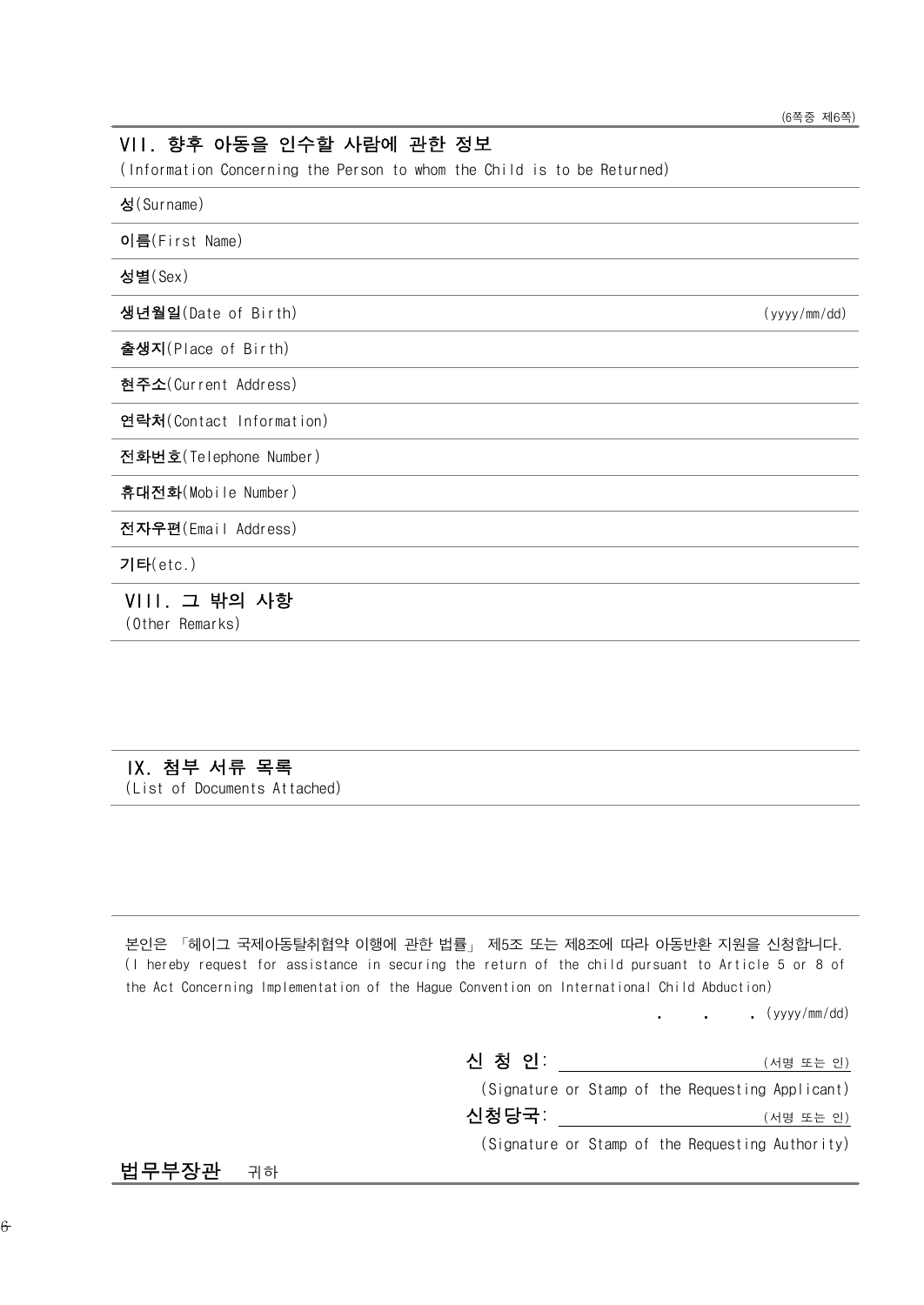## 면접교섭권 행사 지원 신청서

## (Request for Assistance in the Exercise of Rights of Access)

| ※ 바탕색이 어두운 난은 신청인이 작성하지 않습니다.                                      |                                                     |                 | (6쪽중 제1쪽)         |
|--------------------------------------------------------------------|-----------------------------------------------------|-----------------|-------------------|
| 접수번호<br>접수일                                                        |                                                     |                 | 사안에 따라 다름         |
| 국제적 아동탈취의 민사적 측면에 관한 협약                                            |                                                     |                 |                   |
| (CONVENTION ON THE CIVIL ASPECTS OF INTERNATIONAL CHILD ABDUCTION) |                                                     |                 |                   |
| 신청인 또는 신청당국                                                        | 수신당국                                                |                 |                   |
| (Requesting Applicant or Authority)                                | (Requested Authority)                               |                 |                   |
|                                                                    |                                                     |                 |                   |
| 아동이 만 16세가 되는 날(Child would Attain the Age of 16 on)               |                                                     |                 | (yyyy/mm/dd)      |
| Ⅰ. 아동 및 부모에 관한 정보<br>(Identity of the Child and its Parents)       |                                                     |                 |                   |
| 1. 아동(Child)                                                       |                                                     |                 |                   |
| 성(Surname)                                                         |                                                     |                 |                   |
| 이름(First Name)                                                     |                                                     |                 |                   |
| 성별(Sex)                                                            | 남 $(Male)$<br>$\begin{bmatrix} 1 & 1 \end{bmatrix}$ | $O($ Female $)$ | $\lceil$ $\rceil$ |
| 생년월일(Date of Birth)                                                |                                                     |                 | (yyyy/mm/dd)      |
| 출생지(Place of Birth)                                                |                                                     |                 |                   |
| 국적(Nationality)                                                    |                                                     |                 |                   |
| 여권번호(Passport No.)                                                 |                                                     |                 |                   |
| 상거소지(Address of Habitual Residence)                                |                                                     |                 |                   |
|                                                                    |                                                     |                 |                   |
|                                                                    |                                                     |                 |                   |
| 특징 및 사진(Description and Photo)                                     |                                                     |                 |                   |

사진(Photo)

4cm X 5cm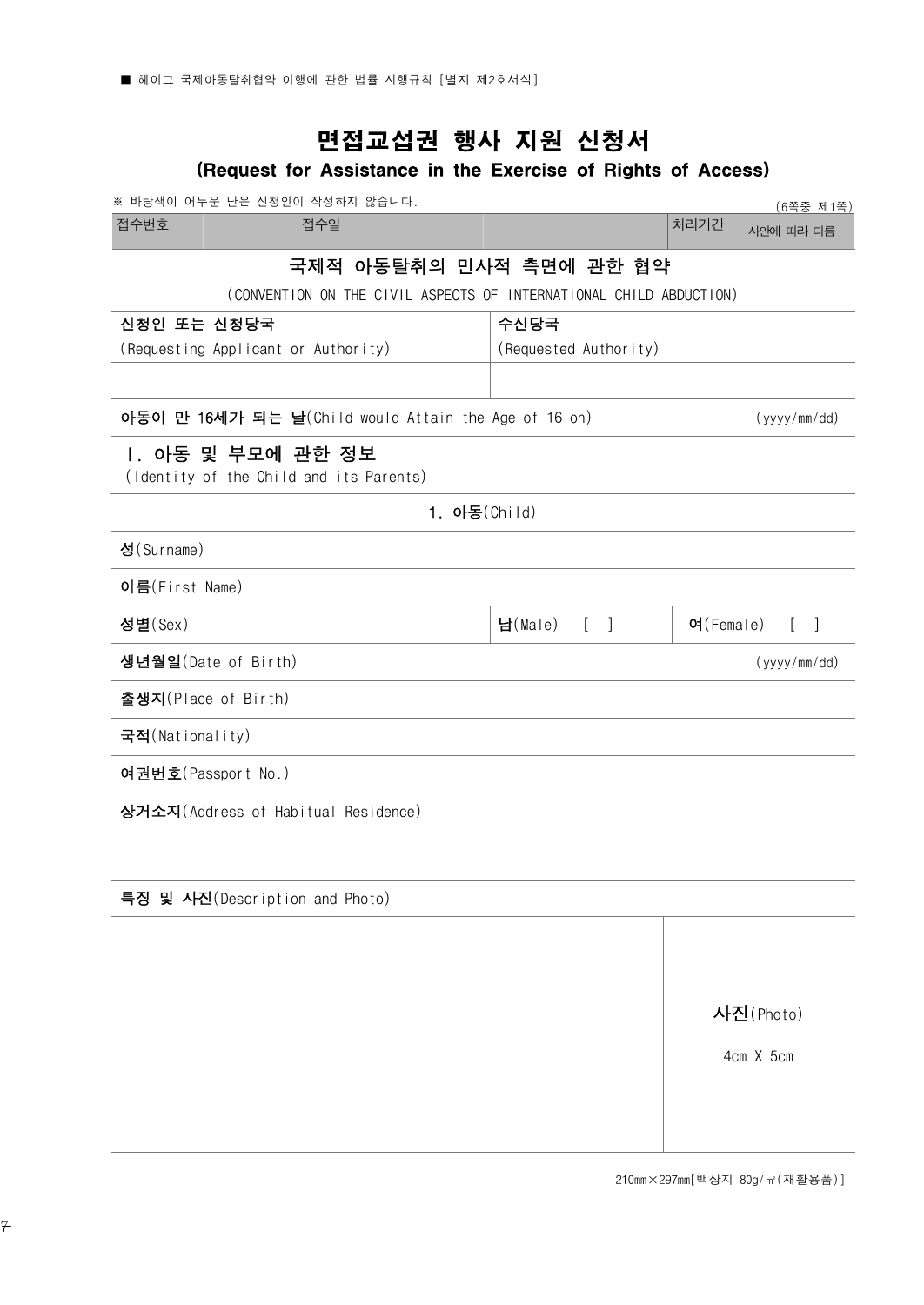|                          | (6쪽중 세2쪽)    |
|--------------------------|--------------|
| 2. 부모(Parents)           |              |
| $2.1.$ 모(Mother)         |              |
| 성(Surname)               |              |
| 이름(First Name)           |              |
| 생년월일(Date of Birth)      | (yyyy/mm/dd) |
| 출생지(Place of Birth)      |              |
| 여권번호(Passport No.)       |              |
| 국적(Nationality)          |              |
| 직업(Occupation)           |              |
| 현주소(Current Address)     |              |
| 연락처(Contact Information) |              |
| 전화번호(Telephone Number)   |              |
| 휴대전화(Mobile Number)      |              |
| 전자우편(Email Address)      |              |
| 기타(etc.)                 |              |
| 2.2. 부(Father)           |              |
| 성(Surname)               |              |
| 이름(First Name)           |              |
| 생년월일(Date of Birth)      | (yyyy/mm/dd) |
| 출생지(Place of Birth)      |              |
| 여권번호(Passport No.)       |              |
| 국적(Nationality)          |              |
| 직업(Occupation)           |              |
| 현주소(Current Address)     |              |
| 연락처(Contact Information) |              |
| 전화번호(Telephone Number)   |              |
| 휴대전화(Mobile Number)      |              |
| 전자우편(Email Address)      |              |
| 기타(etc.)                 |              |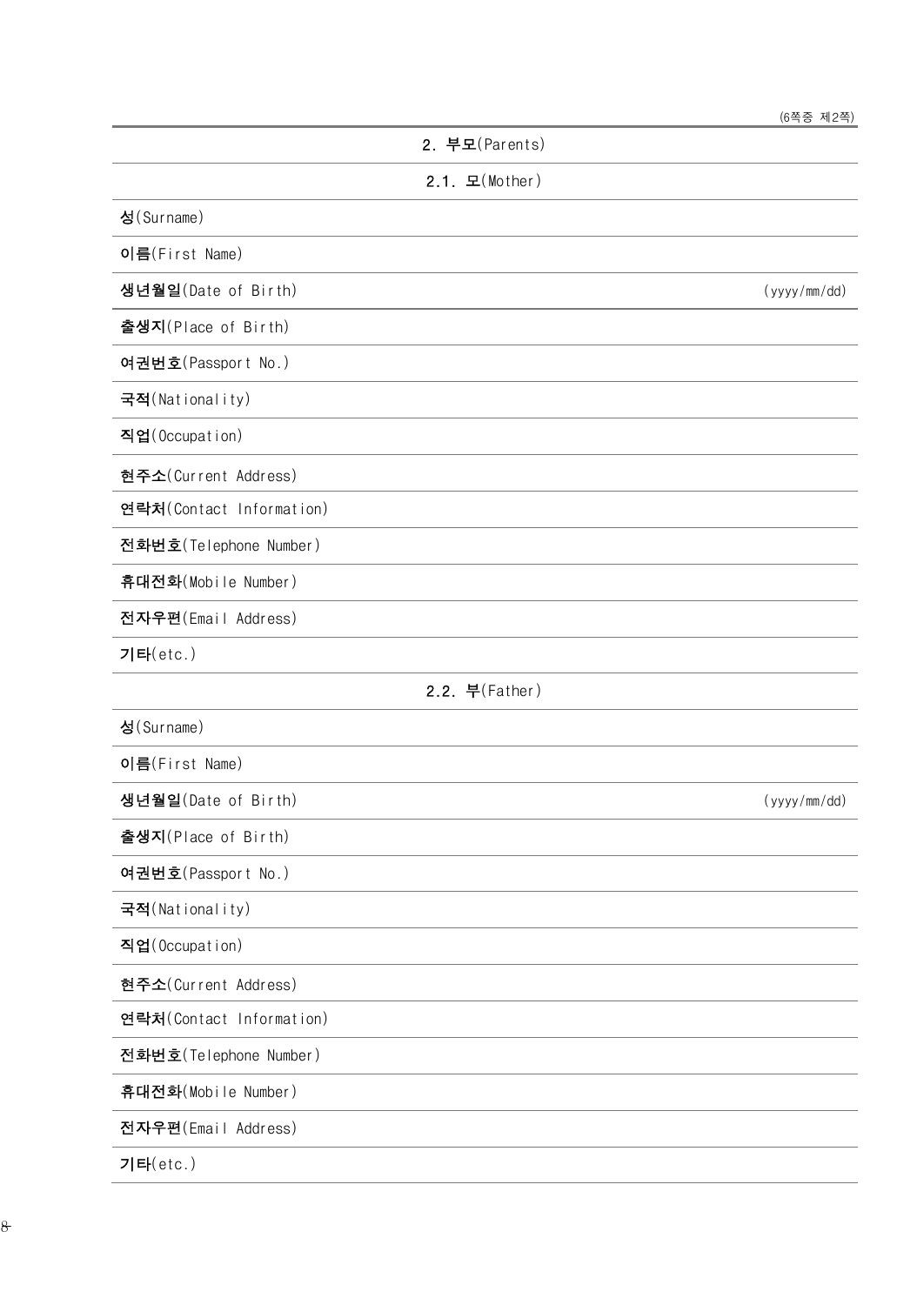|                                                                                                             | (6쪽중 제3쪽)                                    |
|-------------------------------------------------------------------------------------------------------------|----------------------------------------------|
| 2.3. 혼인에 관한 정보(Information of Marriage)                                                                     |                                              |
| 혼인일(Date of Marriage)                                                                                       | (yyyy/mm/dd)                                 |
| 혼인 장소(Place of Marriage)                                                                                    |                                              |
| 이혼일(Date of Divorce)                                                                                        | (yyyy/mm/dd)                                 |
| 이혼 장소(Place of Divorce)                                                                                     |                                              |
| 이혼에 관한 절차가 진행 중인 경우<br>$O( Y_{\text{eS}})$<br>$\lceil \; \rceil$<br>(Are there ongoing Divorce Proceedings) | 아니요(No)<br>$\begin{bmatrix} 1 \end{bmatrix}$ |
| 11. 신청인 또는 신청기관에 관한 정보                                                                                      |                                              |
| (Information of Requesting Individual or Institution)                                                       |                                              |
| 1. 개인인 경우(Individual)<br>$\Box$<br>$\mathbf{L}$                                                             |                                              |
| 성(Surname)                                                                                                  |                                              |
| 이름(First Name)                                                                                              |                                              |
| 성별(Sex)<br>남 $(Male)$<br>$\mathbb{L}$<br>$\Box$                                                             | $O($ Female $)$<br>t I                       |
| 생년월일(Date of Birth)                                                                                         | (yyyy/mm/dd)                                 |
| 여권번호(Passport No.)                                                                                          |                                              |
| 국적(Nationality)                                                                                             |                                              |
| 직업(Occupation)                                                                                              |                                              |
| 아동과의 관계(Relation to the Child)                                                                              |                                              |
| 2. 기관인 경우(Institution)<br>$\Box$                                                                            |                                              |
| 명칭(Name)                                                                                                    |                                              |
| 사업자등록번호(Business Registration No.)                                                                          |                                              |
| 법인등기번호(Corporate Registration No.)                                                                          |                                              |
| 아동과의 관계(Relation to the Child)                                                                              |                                              |
| 3. 주소 및 연락처(Address and Contact Information)                                                                |                                              |

4. 법률 조력인의 성명, 주소 및 연락처(Name, Address and Contact Information of Legal Advisor)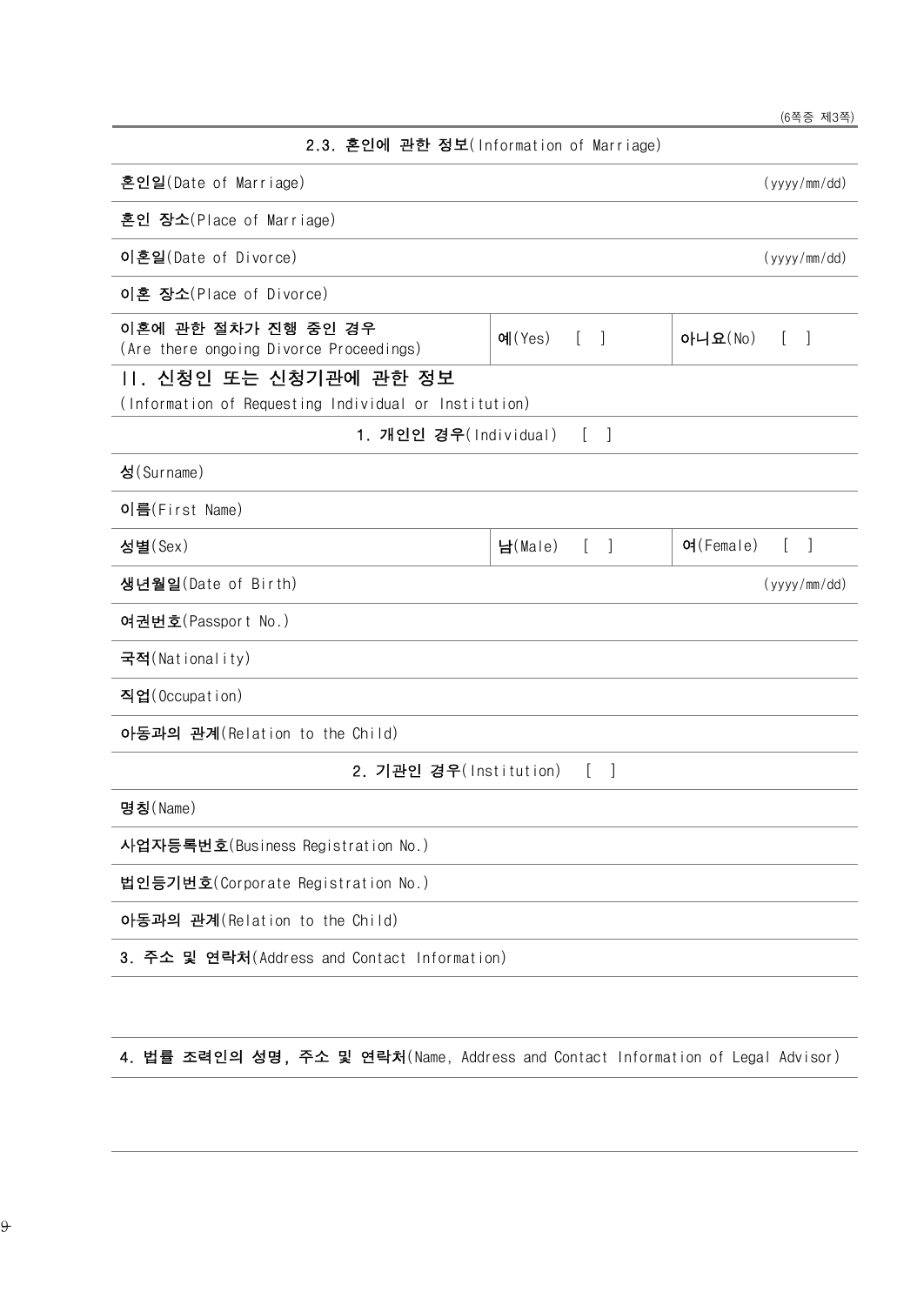### III. 면접교섭권 침해 주장이 제기된 피신청인에 관한 정보

(Information Concerning the Person alleged to have Infringed Rights of Access)

| 성(Surname)                     |                                              |                                                                 |
|--------------------------------|----------------------------------------------|-----------------------------------------------------------------|
| 이름(First Name)                 |                                              |                                                                 |
| 성별(Sex)                        | H(Male)<br>$\begin{bmatrix} 1 \end{bmatrix}$ | $O($ Female $)$<br>$\left[ \right]$<br>$\overline{\phantom{a}}$ |
| 생년월일(Date of Birth)            |                                              |                                                                 |
| 여권번호(Passport No.)             |                                              |                                                                 |
| 국적(Nationality)                |                                              |                                                                 |
| 직업(Occupation)                 |                                              |                                                                 |
| 아동과의 관계(Relation to the Child) |                                              |                                                                 |
| 최후 주소(Last Known Address)      |                                              |                                                                 |
| 연락처(Contact Information)       |                                              |                                                                 |
| 전화번호(Telephone Number)         |                                              |                                                                 |
| 휴대전화(Mobile Number)            |                                              |                                                                 |
| 전자우편(Email Address)            |                                              |                                                                 |
| 기타(etc.)                       |                                              |                                                                 |
| 특징 및 사진(Description and Photo) |                                              |                                                                 |
|                                |                                              |                                                                 |
|                                |                                              |                                                                 |
|                                |                                              | 사진(Photo)                                                       |

4cm X 5cm

아동이 있는 것으로 보이는 장소(Place where the Child is thought to be)

추가 정보를 제공할 수 있는 사람(Other Persons who might be able to Supply Additional Information)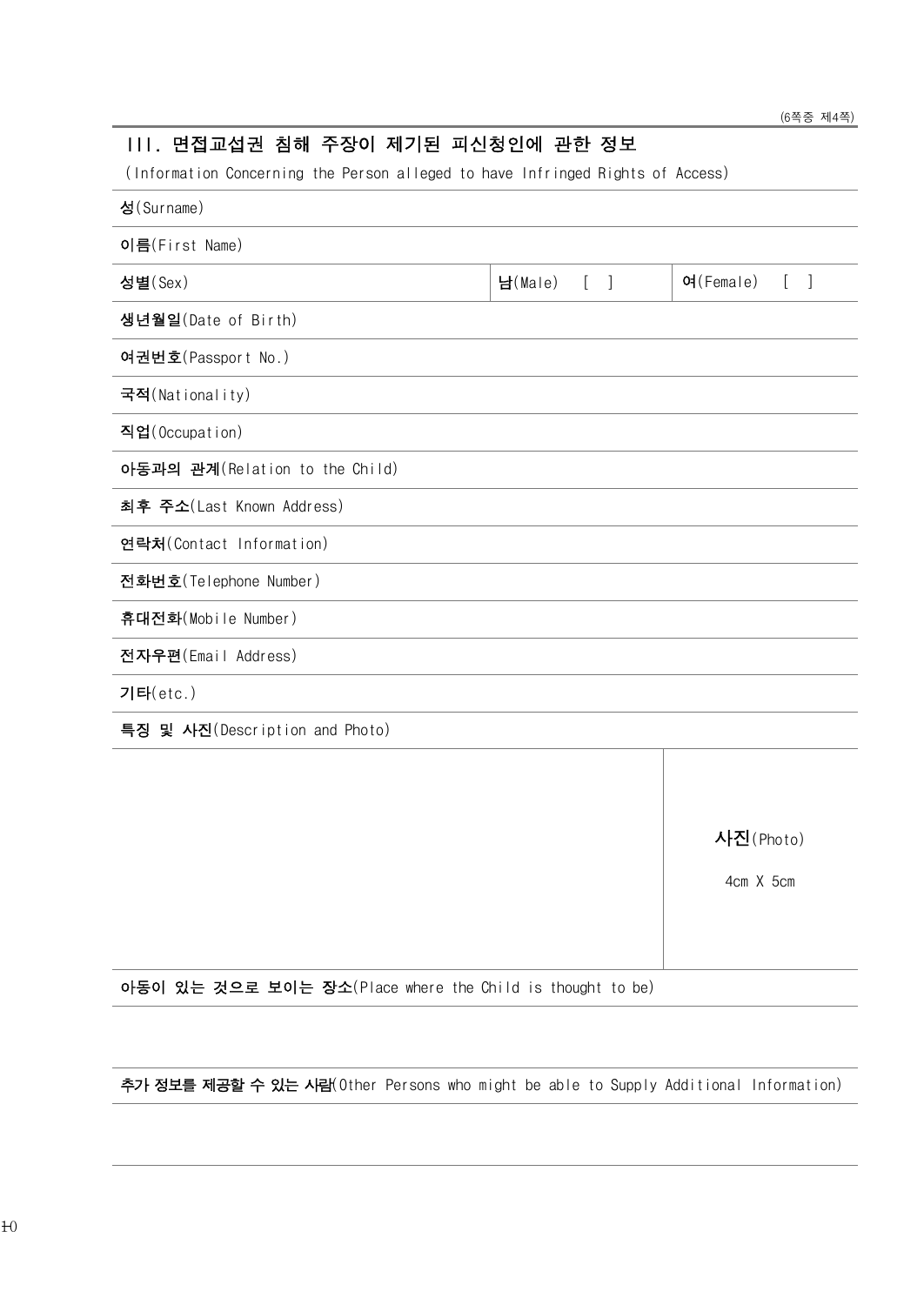#### IV. 면접교섭권 침해 일시, 장소 및 경위

(Time, Date, Place and Circumstances relating to the Infringement of Rights of Access)

### V. 신청 내용을 뒷받침할 수 있는 사실적ㆍ법적 근거

(Factual or Legal Grounds Justifying the Request)

#### VI. 진행 중인 관련 재판

(Civil Proceedings in Progress)

## VII. 면접교섭권의 구체적인 내용

(Details of Rights of Access)